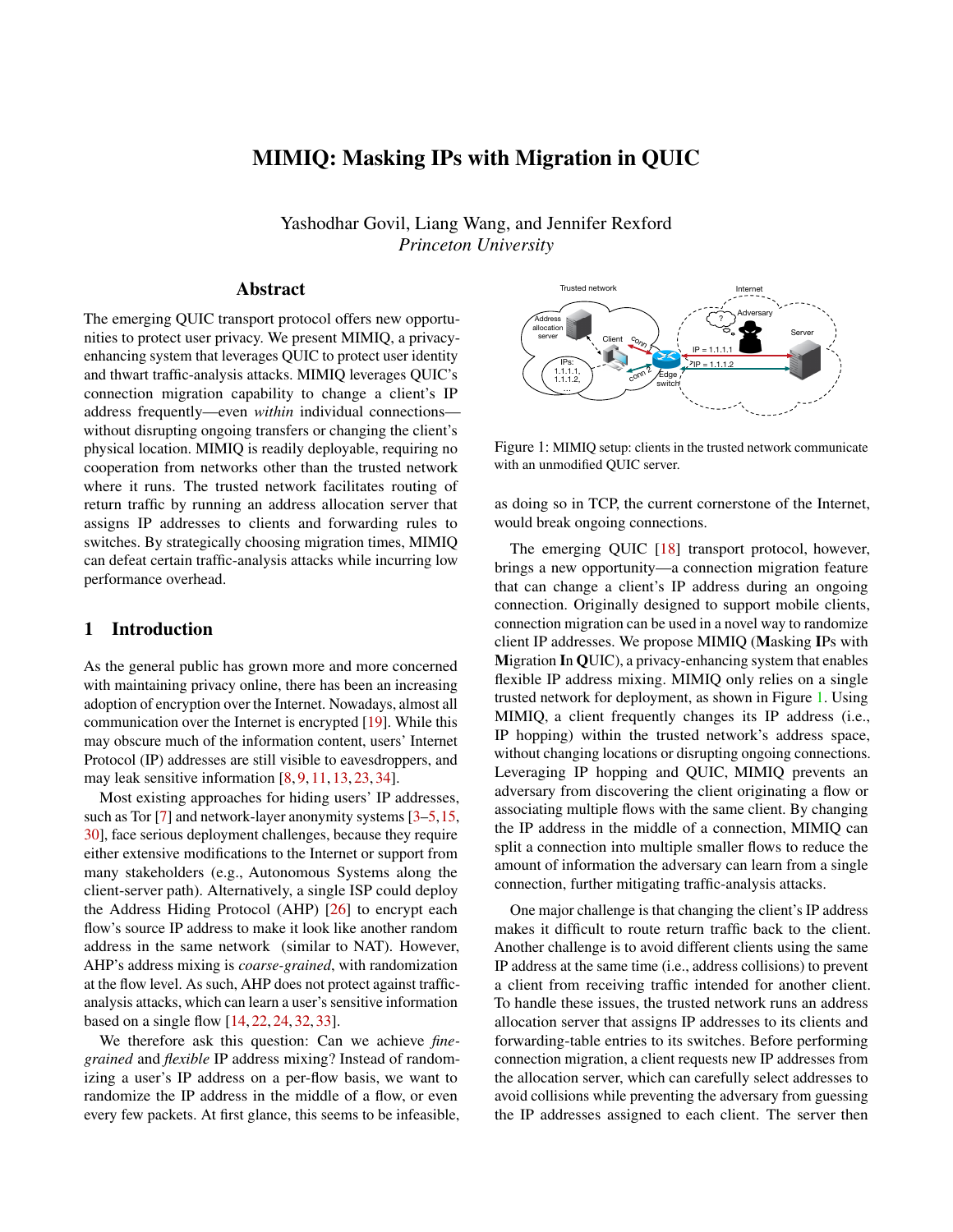updates the forwarding rules in some critical switches to facilitate routing of return traffic. The cooperation between the allocation server and network switches enables MIMIQ to scale to large networks, which provide larger anonymity sets (i.e., more clients and more IP addresses) for better privacy. In a way, MIMIQ achieves connection migration for a stationary client by migrating the client *twice*—once in the transport layer with QUIC and again in the routing layer.

MIMIQ is incrementally deployable: other than the allocation server and several critical switches in the trusted network, MIMIQ does not make modifications to the existing network and server infrastructure. We do not require changes to QUICbased client applications or the remote server (beyond running QUIC), or require the participation of other networks. The low deployment barriers allow access ISPs to participate for financial incentives, e.g., an ISP can deploy MIMIQ as a privacy-enhancing service to attract more customers.

We implement a proof-of-concept prototype of MIMIQ and test its feasibility using Mininet [\[21\]](#page-6-14) with an unmodified QUIC server. As expected, performance overhead increases with migration frequency. However, clients who prefer privacy over performance may tolerate higher overhead. In fact, clients can apply flexible IP hopping strategies to strike a balance between performance and privacy. We demonstrate that, under certain scenarios, the client only needs to change its IP address once during a connection to effectively defeat the adversary.

Overall, MIMIQ is a novel privacy application of QUIC. Our work suggests that QUIC has great potential for bootstrapping advanced privacy-enhancing techniques.

#### 2 Background

Threat model. A client communicates through a trusted provider (e.g., enterprise or ISP network) with an unmodified remote server, using standard QUIC [\[17\]](#page-6-15) (see [§3.1](#page-2-0) for more details) as the transport protocol. The participating client runs a MIMIQ agent, which can configure host IP addresses, to cooperate with the trusted provider to enable frequent IP address hopping. The trusted provider's network (or *trusted network* for simplicity) can be either a IPv4 or IPv6 network. To have a good anonymity set, we assume a considerable number of clients participate in MIMIQ, and the trusted provider reserves at least the same number of public IP addresses for the participating clients.

We focus on a passive adversary, who sits between the trusted provider's network and the server, and can see and record all traffic exchanged between the trusted network and the server. In addition, the adversary may control a few hosts in the trusted network, send arbitrary traffic to the server, and observe the IP addresses of the traffic sent by these colluding hosts. The adversary's main goal is to discover the client's original network-layer identity. Also, the adversary may perform traffic-analysis attacks to learn sensitive information about the client (e.g., the website the client is visiting). The adversary, however, cannot see traffic within the trusted network (which may reduce the anonymity set) or between the non-colluding clients and the trusted provider. The trusted network should be properly protected with best security practices (e.g., setting up IPsec between geographically distributed sub-networks) and the adversary cannot compromise the trusted network.

The server will not collude with the adversary, but may be curious about the client's identity. We do not try to hide that the changing IP addresses are part of the same connection from the server, but do want to hide the client's identity.

Privacy goals. MIMIQ does not aim to achieve privacy properties as strong as those of Tor and other network-layer anonymity systems (e.g., receiver anonymity and location anonymity). By employing ephemeral IP addresses, MIMIQ aims to make discovering the identity (IP address) of the client more difficult and provide stronger resilience against trafficanalysis attacks. To mitigate traffic-analysis attacks, MIMIQ needs to achieve client unlinkabilty, i.e., the adversary cannot reliably link packets to the same client, which QUIC already provides to some extent. Some side-channels (e.g., packet timing) may be exploited to link traffic to clients, but we do not yet consider them in this work. A key factor in achieving these goals is QUIC's handling of encryption and migration, discussed in [§3.1.](#page-2-0)

Related work. Tor [\[7\]](#page-6-6) and network-layer anonymity systems, such as LAP  $[15]$ , Dovetail  $[30]$ , HORNET  $[3]$ , and PHI  $[5]$ , provide stronger privacy guarantees than MIMIQ; however, they typically require multiple ASes along an end-to-end path to cooperate in the protocol, which raises their deployment barriers. SPINE [\[6\]](#page-6-16) performs per-packet encryption to hide endpoints' IP addresses and to hinder traffic-analysis attacks, but requires the cooperation of endpoint ASes. MASQUE [\[31,](#page-7-5) Sec 8.1] suggests mitigating traffic-analysis attacks by transferring QUIC connections among a set of proxy servers. Unfortunately, QUIC has limited support for *server*-address migration [\[17,](#page-6-15) Sec 9.6]. Address Hiding Protocol (AHP) [\[26\]](#page-7-2) can conceal client IP address in a single trusted AS, but it lacks flexibility and fails to protect against traffic-analysis attacks. Virtual Private Networks (VPNs), though lightweight, require careful configurations to avoid unintentional IP leaks [\[25\]](#page-6-17). Besides, public VPN services may collect client IP addresses [\[23\]](#page-6-5) and sell this information to advertising companies to facilitate delivering of IP targeting ads [\[8\]](#page-6-1).

HyWF aims to defeat traffic-analysis attacks by sending traffic over different routing paths via MPTCP so that adversaries only get partial flow information [\[12\]](#page-6-18). However, multipathing itself does not offer unlinkability and anonymity against eavesdroppers or endpoints. A powerful adversary could be listening on multiple paths that the client uses, and may still be able to reconstruct connections based on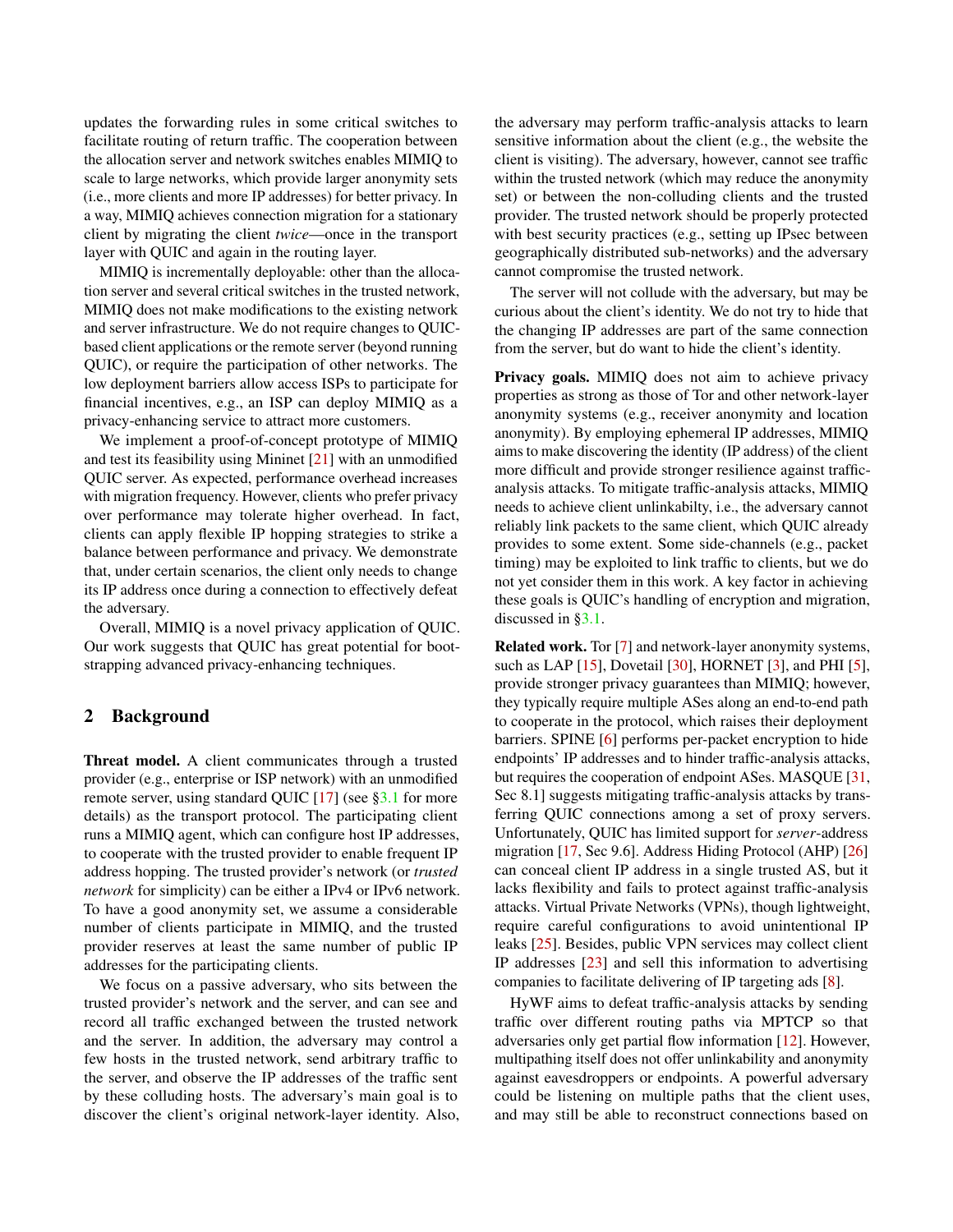the global data sequence numbers. In MIMIQ, even an adversary that sees *all* of a client's traffic still cannot reliably reconstruct connections. MIMIQ can be used in combination with multipathing to further improve user privacy.

### 3 MIMIQ Design

MIMIQ hides client identities by repeatedly changing client IP addresses. MIMIQ has three components: the client agent, the address allocation server, and the edge switch. The allocation server, which has a global view of the IP address assignment in the trusted network, assigns unused IP addresses to a client upon request, and dynamically updates forwarding rules in the switches to route return traffic. Running on participating clients' hosts, the MIMIQ agent communicates with the allocation server to request IP addresses, determines when to hop to a new address and which address to use, and performs IP hopping.

#### <span id="page-2-0"></span>3.1 Seamless connection migration via QUIC

One of the major problems with changing a client's IP address is that all the connections established from the client to the server could be disrupted. If a connection to the server is dropped, the client must attempt to reestablish the connection and incur a significant performance penalty. To avoid this, MIMIQ leverages QUIC's *connection migration* capability.

QUIC is a transport protocol developed by Google [\[18\]](#page-6-13). Although still in development, QUIC is seeing rapid adoption as it is is the basis of HTTP/3 [\[2\]](#page-6-19): QUIC accounted for about 7% of global Internet traffic in 2016 [\[18\]](#page-6-13). Since 2016, the number of QUIC-enabled domains has increased by a factor of 40 to more than 600 K, and the number of QUICcapable IPs has almost tripled to over 1.6 M [\[28,](#page-7-6) [29\]](#page-7-7). The connection migration feature of QUIC allows a client to change its IP address in the middle of a connection without having to reestablish the connection. QUIC connection migration involves sending a relatively small token for path validation [\[17,](#page-6-15) Sec 8.2], which offers substantial performance benefits over a protocol like TCP that does not support migration. These benefits are especially pronounced if the client intends to migrate multiple times.

Unlinkability. Many of QUIC's features facilitate mitigation of client linkability during migration. QUIC packets carry public *connection IDs*, which are used by endpoints to associate flows to the same connection during connection migration. To reduce linkability, the IETF QUIC specification [\[17,](#page-6-15) Sec 9] specifies that for each connection endpoints should negotiate a sufficient number of connection IDs during handshakes, and an endpoint must not reuse a connection ID when initiating connection migration. New connection IDs will be negotiated before the available IDs are exhausted. A client might further reduce linkability by changing the source UDP

port during migration. QUIC is end-to-end encrypted so that eavesdroppers cannot learn the negotiated connection IDs during handshakes. The token sent to validate connection migration is encrypted, and, with appropriate padding, looks indistinguishable from data sent by the client application. Therefore, the adversary cannot determine with certainty whether and when connection migration events happen. As a result, the adversary also cannot distinguish the case where (1) a client is migrating from one IP address to another, from the case where (2) one client is pausing communications from the first address and a second distinct client is starting communications from the second address.

### 3.2 Assigning IP addresses to multiple clients

To avoid multiple clients having the same IP address at the same time, MIMIQ uses an address allocation server in the trusted network to assign IP addresses. The client's MIMIQ agent periodically requests a new IP address from the allocation server, and later performs IP hopping. The allocation server returns a randomly-selected, unused address from its address pool. With knowledge of all IP addresses currently in use, the allocation server can ensure that there are no address collisions. To enable flexible IP hopping, the allocation server can assign multiple IP addresses—an *IP address set*—to each client. This also reduces the performance overhead introduced by requesting new IP addresses, as the client does not need to communicate with the allocation server for every connection migration event. Upon receiving an IP address set from the allocation server, the MIMIQ agent can perform flexible IP hopping using different strategies, as we discuss in [§5.](#page-5-0)

Triggering connection migration. The MIMIQ agent triggers connection migration by changing the host IP address (e.g., using ifconfig). However, simultaneous connections from the client will share the same source IP address, which may be susceptible to flow correlation attacks. To mitigate this issue, the MIMIQ agent can setup multiple virtual NICs associated with different IP addresses, and instructs the QUIC library (which is modified to be able to interact with the agent) being used by client applications to bind a newly-created connection to a specific IP address. The applications do not need to be aware of these operations. We emphasize the single-connection scenario is actually realistic, e.g., a privacy-savvy client may use QUIC-based VPNs or QuicTor [\[1\]](#page-6-20) to tunnel all traffic over a single connection.

Managing IP address lifetime. To use IP addresses efficiently, especially in IPv4 networks, MIMIQ recycles assigned IP addresses. Each assigned address (or address set) has a lifetime *t*ip, which is randomly selected from a given range. The client is expected to stop sending packets using an IP address after *t*ip seconds. The allocation server tracks the lifetimes of IP addresses, and recycles an address by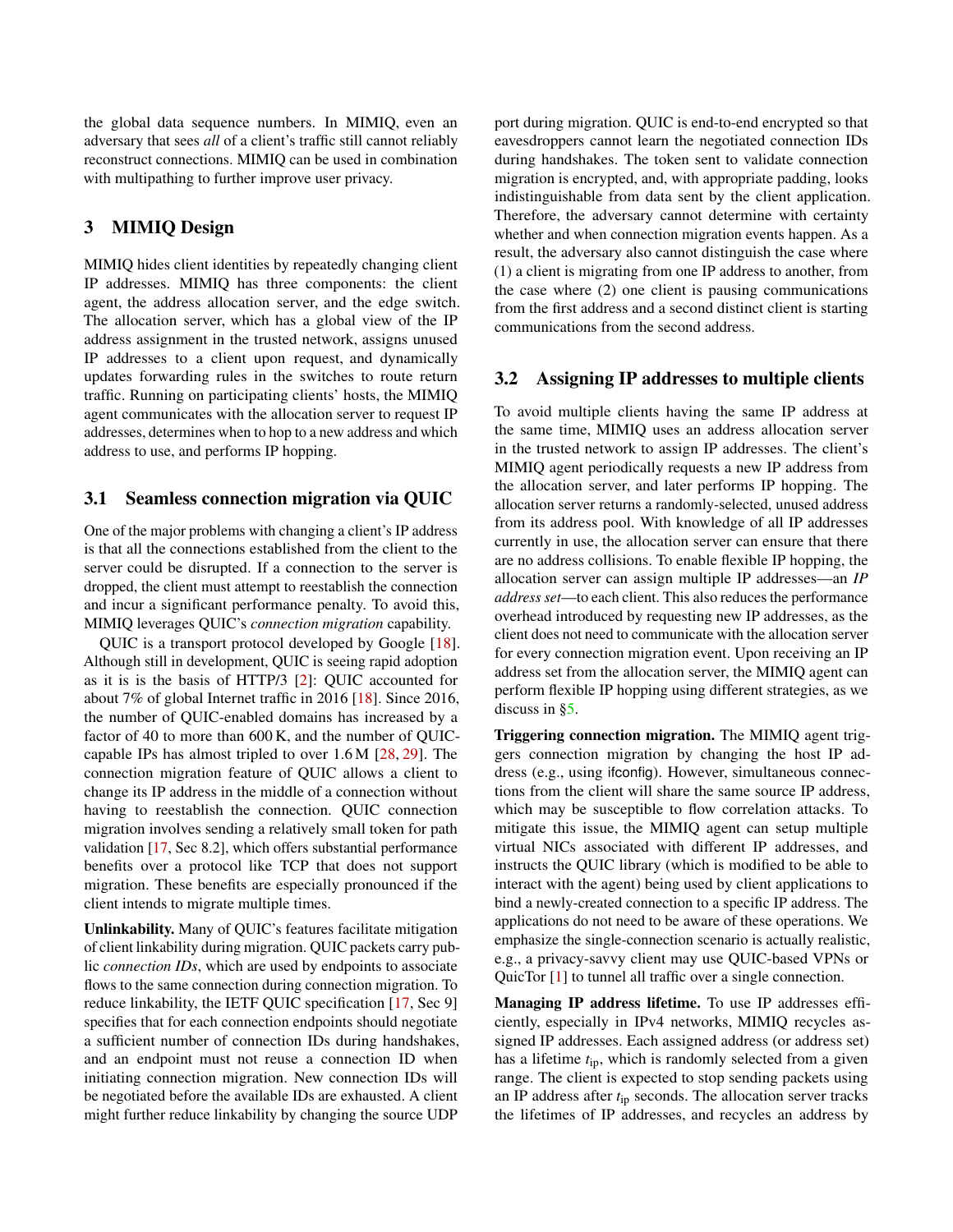removing the corresponding forwarding rules (see [§3.3\)](#page-3-0) from the switches, so packets associated with that IP address can no longer be sent from/to the client.

### <span id="page-3-0"></span>3.3 Forwarding return traffic to the clients

In this section we discuss how to handle routing during IP hopping. We only consider scaling MIMIQ to large networks of a particular type in this paper, and leave other types of networks as future work. The target network comprises multiple client-facing switches that connect to the clients, and one edge switch that connects to the Internet. All the client-facing switches and the edge switch are controlled by the address allocation server. We assume each client host and switch in the trusted network has a globally unique static MAC address, each switch has an internal IP address for internal routing, and clients include their MAC addresses in requests to the address allocation server. Each client-facing switch is also assigned a unique identifier *SID* by the address allocation server. Similar to a DHCP relay agent, when a client-facing switch forwards an IP assignment request from a client, it adds its own SID to the request so the allocation server can locate it. The other switches in the network perform normal operations as usual.

Reducing performance overhead via passive ARP learning. In addition to MAC learning, the client-facing switch would normally need to run the Address Resolution Protocol (ARP) or the Neighbor Discovery Protocol (NDP) to determine the MAC address associated with an IP address. However, frequent IP hopping would lead to a high rate of ARP requests, degrading network performance significantly. We take a different approach that we call *passive ARP learning* to solve this issue: The allocation server records the assigned IP address(es) and the client's MAC address, and updates the ARP table in the relevant client-facing switch (Figure [2,](#page-3-1)  $(2)$ ). One security benefit of using passive ARP learning is to mitigate IP spoofing, as only the allocation server can manage the ARP table.

Efficient routing via address encoding. When receiving a return packet, the edge switch needs to forward the packet to the relevant client-facing switch. A naive approach is to record every assigned IP address and internal address of the relevant client-facing switch. This approach can be sufficient for IPv4 networks: we estimate that the state-ofthe-art programmable switch can easily handle the routing entries for /9 IPv4 networks, and can handle /8 networks with certain optimizations [\[20\]](#page-6-21). However, it may be hard to scale to IPv6 networks because of large routing tables. Instead, for IPv6 networks, we can encode SID directly into the nonprefix bits of an assigned IP address, and the edge switch only needs to maintain a *static* table that maps SID to clientfacing switch internal IP address. A generated IP address is a concatenation of the network prefix, SID, and random bits,



<span id="page-3-1"></span>Figure 2: (a) An example of SID encoding. The allocation server encodes SID' in the assigned IP address. The edge switch extracts SID' from a return packet, gets the address of the client-facing switch, and sends the encapsulated packet to the switch, who will deencapsulate the packet and forward it to the client. (b) An example of  $SID'$  updating when  $k$  and the size alias name set are 2. The alias names generated at time 0 remain valid for  $2 \times t_{\text{sid}}$  seconds.

as shown in Figure [2.](#page-3-1) One issue is the adversary may be able to link clients to switches based on SID, which reduces the anonymity set. A preliminary solution is the allocation server generates multiple random alias names SID' for an SID, and randomly encodes one alias name in the address. The alias name sets are updated periodically every  $t_{\text{sid}}$  seconds.

The edge switch additionally learns (from the allocation server) the mapping between alias names and SID. Given a return packet, the edge switch finds the SID and internal address of the relevant client-facing switch, and encapsulates the packet with an outer IP header in which the destination IP address is set to the address of the switch. The clientfacing switch de-encapsulates the packet from the edge switch, and forwards the packet to the client. With the allocation server distributing forwarding rules, MIMIQ can handle asymmetric routing easily in the case that multiple edge switches are deployed.

Assuming *l* is the number of non-prefix bits in the address, the number of clients that participate in MIMIQ *x* and the number of client-facing switches *y* should satisfies  $xy \leq 2^l$ . This constraint can easily be satisfied for IPv6 networks, considering that IPv6 networks would have large amounts of unused addresses. For instance, MIMIQ can support up to  $2^{48}$  clients and  $2^{16}$  switches for a common /64 IPv6 network. While it is determined by the number of active clients in the naive approach, the forwarding-table size in the encoding approach is determined by the number of clientfacing switches, which could be orders of magnitude smaller.

Handling in-flight packets. Return packets in flight might get dropped after migration or SID update. To alleviate this issue, MIMIQ offers mechanisms at the network layer to facilitate the delivery of in-flight packets. The allocation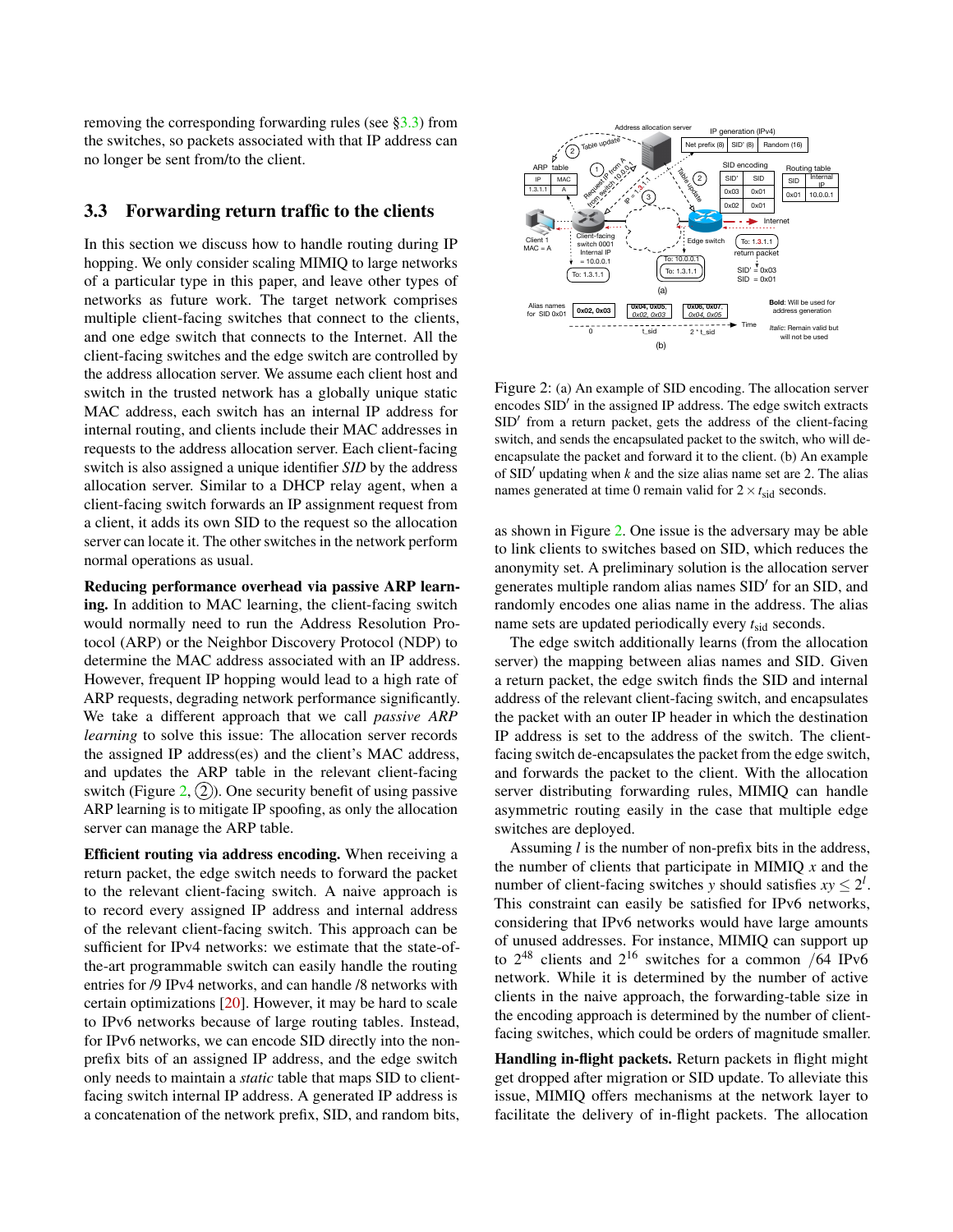server will keep the forwarding rules for an IP address in the switches for an additional *t*remove seconds after the IP has expired. Similarly, an alias name set remains valid for at least  $k \times t_{sid}$  seconds, but will not be used for generating new addresses during that period. See Figure [2\(](#page-3-1)b) for an example. The allocation server ensures that during any given  $k \times t_{\text{sid}}$ seconds, all valid alias names are unique. If the client interface can have multiple IP addresses at once, packets in flight could still be delivered to the correct host and consumed. As future work, we will develop a method to determine and optimize the timing parameters (e.g., *t*remove and *t*sid) in our mechanisms to reduce in-flight packet loss.

### 3.4 In-network IP generation and hopping

The central allocation server in MIMIQ could become a single point of failure and we therefore look for a way to make MIMIQ more robust. Note that QUIC is also robust to *passive* migration, i.e., NAT rebinding. So alternatively, we can adopt an AHP-like approach to encrypt source IP addresses onthe-fly in the edge switch to trigger connection migration, without using an allocation server. Return traffic handling becomes easier: the edge switch just needs to decrypt the return traffic correctly, and the existing routing infrastructure in the trusted network can remain unmodified. However, with the in-network approach, the edge switch must update QUIC connection IDs during migration; otherwise, the first packet with the new IP address would include an old connection ID that links it directly to existing connections. Since connection IDs are negotiated by the client and the server, the edge switch would need to communicate with the client to get the available connection IDs and also notify the client to request new IDs if the available IDs are exhausted. Not only requiring extensive modifications to the QUIC protocol, this may also affect network performance. Our future work will consider offloading some computations from the allocation server to the edge switch while minimizing the modifications to QUIC.

#### 4 Evaluation

We are still in the process of developing a full prototype. In the evaluation we only demonstrate the feasibility of MIMIQ and estimate the potential performance overhead.

## 4.1 MIMIQ prototype

To demonstrate feasibility, we implement a proof-of-concept prototype of MIMIQ.  $<sup>1</sup>$  $<sup>1</sup>$  $<sup>1</sup>$  We instantiate the address allocation</sup> server with an off-the-shelf DHCP server [\[16\]](#page-6-22). We set small DHCP lease times, so that old IP address leases expire in time for new requests. Note that one should replace DHCP with customized protocols for better performance. For the



<span id="page-4-2"></span>Figure 3: Evaluation of client throughput under different migration frequencies and propagation delays.

core QUIC components, we use the open-source QUIC toy client and server implementations in the Chromium source code [\[10\]](#page-6-23). We modify the QUIC client to act as a MIMIQ agent: it sends DHCP requests to the DHCP server, and triggers connection migration by changing its interface IP using ifconfig. The QUIC client can be configured to hop with different frequencies. Ideally, a dedicated MIMIQ agent should run as a daemon and request IP addresses asynchronously for graceful connection migration. Unfortunately, connection migration is not fully supported in the toy client, which causes the client to crash if IP hopping happens before receiving the HTTP response from the server (we can migrate in between successive request-response pairs, though). As a workaround, we let the QUIC client control the IP hopping timing.  $2$ 

Mininet emulation. We use Mininet [\[21\]](#page-6-14) to emulate two test networks: a *single-client* setting with only one QUIC client running and a *multi-client* setting with four QUIC clients running on different hosts. Each network also has a DHCP server and a QUIC server. In each network, all hosts are connected to a central switch that simply forwards traffic between the hosts. The link capacity is set to 1 Gbps to eliminate any bottleneck in bandwidth.

Feasibility. Each client establishes a QUIC connection with the server and sends multiple GET requests. The server responds with the HTML file of www.example.com. In between requests, clients contact the DHCP server to acquire new IP addresses. In both settings, the client(s) can migrate at different frequencies without any issues.

#### 4.2 Performance evaluation

We measure the performance overhead of connection migration in a single-client setting. In our experiment, the client sends 1,000 requests over the same connection to the server to download the index.html file of www.example.com (totaling about 2.7 MB of data), and hops between two fixed IP addresses after a set number of requests, without contact-

<span id="page-4-0"></span><sup>&</sup>lt;sup>1</sup>https://github.com/liangw89/p4privacy

<span id="page-4-1"></span> $2$ In our tests there are no packets in flight or packet loss. We will investigate the performance impact of packet loss on MIMIQ in the future.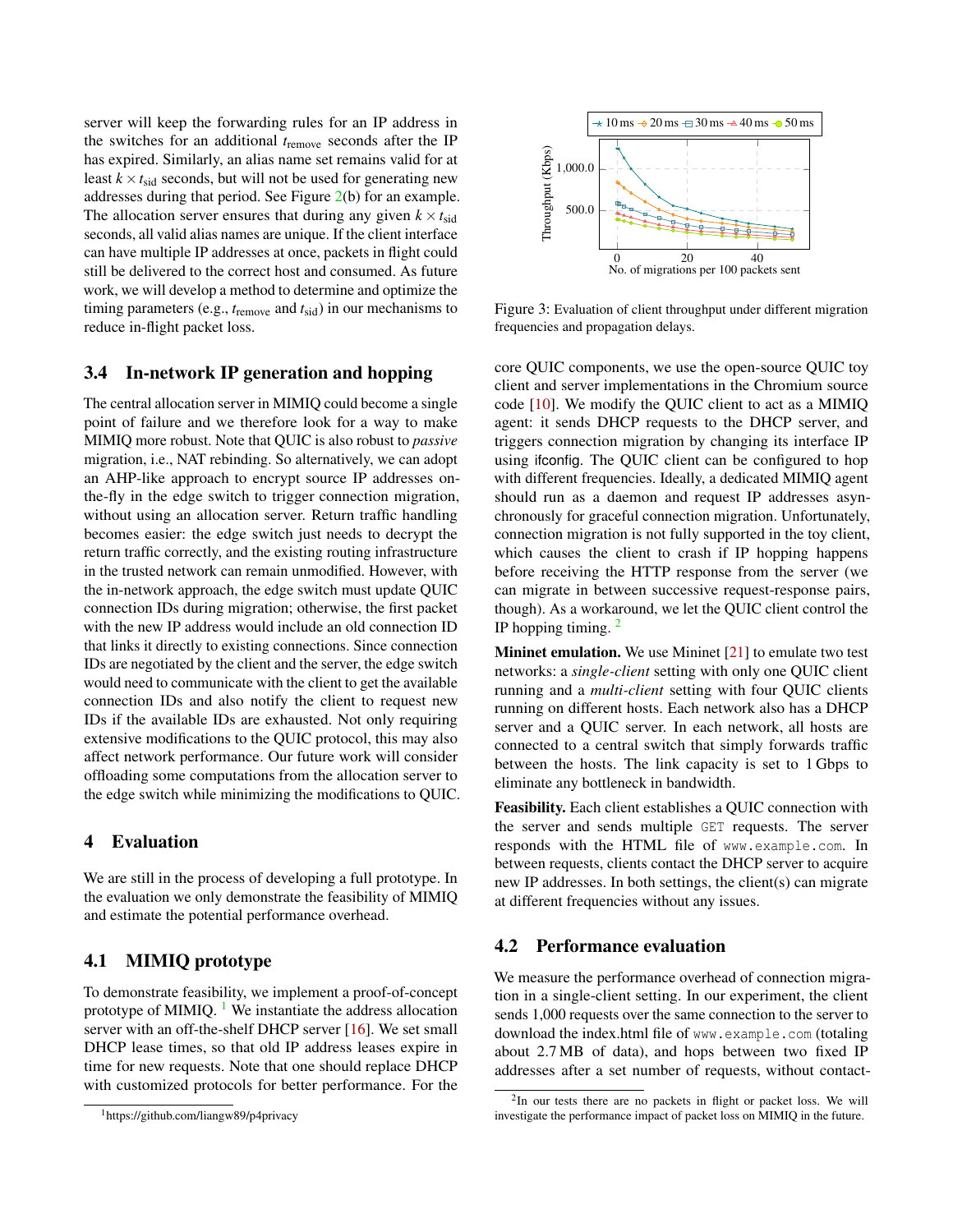ing the DHCP server.  $3$  We repeat the experiment with different migration frequencies and round-trip propagation delays (10 ms, 20 ms, 30 ms, 40 ms, and 50 ms), and record the total time taken to complete all requests. To be consistent with previous traffic-analysis studies [\[24,](#page-6-12) [32,](#page-7-3) [33\]](#page-7-4), which usually examine a certain number of packets in a flow, we convert requests to the corresponding number of packets (each client request takes two packets). We define migration frequency as the number of migrations per 100 packets, and consider migration frequencies from 0 (i.e., no migration) to 50 (i.e., every two packets). Note that we perform migration at fixed packet intervals only because it makes it easier to understand the impact of migration on performance; such a predicable migration strategy should not be used in practice.

As expected, more frequent connection migration leads to lower throughput, as shown in Figure [3.](#page-4-2) The performance penalty becomes less severe as propagation delay increases. For a round-trip time of 50 ms, the throughput drops by only 10% when the migration frequency is four (i.e., migrating per 25 packets). The average latency introduced by each migration also increases as migration frequency increases, ranging from 7 ms to 64 ms, and from 43 ms to 99 ms for round-trip times of 10 ms and 50 ms, respectively. One possible reason for this lies in congestion control. According to the QUIC specification [\[17\]](#page-6-15), endpoints should reset their congestion control state after a connection migration since the new path may have different congestion properties. Though this affects performance, resetting the congestion state is useful for hiding migration events from the adversary, i.e., the traffic after a migration would look similar to that of a new connection.

A client who prefers privacy over performance may be willing to tolerate higher overhead, but can migrate more strategically to balance the performance/privacy trade-off. See [§5](#page-5-0) for more discussions.

#### <span id="page-5-0"></span>5 Discussion and Future Work

IP hopping strategy and privacy. The involvement of the client makes MIMIQ more flexible than AHP. Given an IP address set, each client can specify its own policy to freely determine when to hop and which IP address to use. For instance, instead of migration at fixed packet intervals, a client can migrate at random packet intervals or time intervals to make it more difficult to predict migration. One may also migrate more strategically. For instance, if a censor uses the attacks proposed in [\[33\]](#page-7-4) to detect the application-layer protocols based on encrypted payloads and only looks at the first 30 packets in a flow, the client only needs to migrate once after 30 packets have been exchanged. The censor may block the client's IP if the detected application is blacklisted (e.g., Tor), but by that time the client has already switched to a new IP address and can continue the connection normally. This strategy effectively defeats the censor's attacks with low performance overhead.

Most traffic-analysis attacks (e.g., website fingerprinting attacks and flow correlation attacks) tend to use information extracted from as many packets in a flow as possible to increases attack accuracy [\[14,](#page-6-10) [22,](#page-6-11) [24,](#page-6-12) [32,](#page-7-3) [33\]](#page-7-4). Using MIMIQ to split a connection into smaller flows can reduce the amount information the adversary learns from a single flow, and make traffic-analysis attacks less efficient. We evaluated the efficiency of MIMIQ against state-of-the-art website fingerprinting attacks [\[27\]](#page-7-8), and found migrating per 25 to 100 packets can reduce attack accuracy to less than 10% in the closed-world setting, which is more efficient than the advanced defenses [\[12\]](#page-6-18).

Overall, clients should adopt IP hopping strategies based on their own preferences for performance and privacy, and the attacks they want to defeat. Further work is required, however, to inspect the efficiency and performance/privacy trade-off of using MIMIQ to mitigate various traffic-analysis attacks.

Deployment hurdles facing MIMIQ and incentives. To run MIMIQ, no public servers need to be modified, as long as they support QUIC. Since QUIC is rapidly gaining in popularity and will likely be one of the main transport protocols in the future, we believe most servers will soon support QUIC [\[2](#page-6-19)[,28\]](#page-7-6). One key element of MIMIQ is that it is aligned with different incentives. The wider Internet has no real incentive to boost the privacy of its users. MIMIQ does not require any changes or effort from these uninterested parties. Instead, the only parties requiring modifications are ASes that have an interest in boosting their privacy by participating in MIMIQ. ISPs may also want to participate because of financial incentives, e.g., an ISP can deploy MIMIQ as a privacy-enhancing service to attract more customers.

#### 6 Conclusion

MIMIQ hides users' identities from downstream ASes and protects against traffic-analysis attacks. Leveraging QUIC's connection migration feature and routing mobility, MIMIQ enables users to change their IP addresses frequently, without changing location or disrupting ongoing transfers. In contrast to prior anonymity solutions, MIMIQ has a low barrier to deployment, as it requires no cooperation from any ASes other than a single trusted network. We demonstrate that MIMIQ is feasible and discuss how MIMIQ can defeat certain traffic-analysis attacks with low performance overhead. As future work, we will implement a prototype that can scale to large networks, conduct a security analysis, and systematically evaluate the effectiveness against various traffic-analysis attacks.

<span id="page-5-1"></span><sup>&</sup>lt;sup>3</sup>We want to focus on the performance impact of connection migration, but the unmodified DHCP server is a performance bottleneck. The client needs to block ongoing communication and wait for DHCP responses, which adds additional delay that cannot be attributed to migration itself.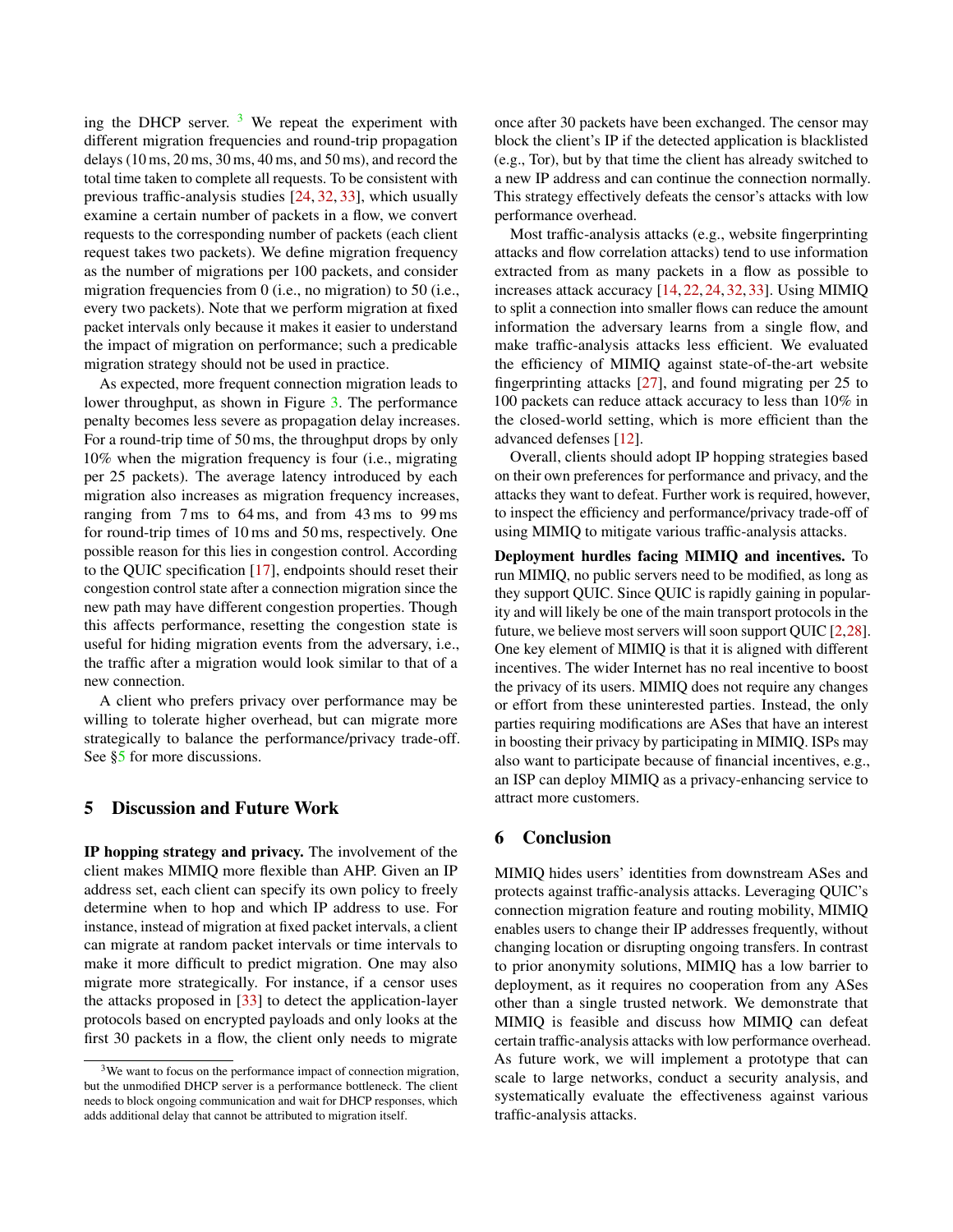### References

- <span id="page-6-20"></span>[1] L. Basyoni, A. Erbad, M. Alsabah, N. Fetais, and M. Guizani. Empirical performance evaluation of QUIC protocol for Tor anonymity network. In *International Wireless Communications & Mobile Computing Conference (IWCMC)*, pages 635–642. IEEE, 2019.
- <span id="page-6-19"></span>[2] M. Bishop. Hypertext transfer protocol version 3 (HTTP/3). [https://tools.ietf.org/html/draft-ietf-quic]( https://tools.ietf.org/html/draft-ietf-quic-http-29)[http-29,]( https://tools.ietf.org/html/draft-ietf-quic-http-29) 2020.
- <span id="page-6-7"></span>[3] C. Chen, D. E. Asoni, D. Barrera, G. Danezis, and A. Perrig. Hornet: High-speed onion routing at the network layer. In *ACM SIGSAC Conference on Computer and Communications Security*, pages 1441– 1454, 2015.
- [4] C. Chen, D. E. Asoni, A. Perrig, D. Barrera, G. Danezis, and C. Troncoso. Taranet: Traffic-analysis resistant anonymity at the network layer. In *IEEE European Symposium on Security and Privacy*, pages 137–152. IEEE, 2018.
- <span id="page-6-8"></span>[5] C. Chen and A. Perrig. PHI: Path-Hidden Lightweight Anonymity Protocol at Network Layer. In *Privacy Enhancing Technologies*, pages 100–117, 2017.
- <span id="page-6-16"></span>[6] T. Datta, N. Feamster, J. Rexford, and L. Wang. SPINE: Surveillance protection in the network elements. In *USENIX Workshop on Free and Open Communications on the Internet*, 2019.
- <span id="page-6-6"></span>[7] R. Dingledine, N. Mathewson, and P. Syverson. Tor: The second-generation onion router. In *USENIX Security*, 2004.
- <span id="page-6-1"></span>[8] D. A. Gerken. System and method for selectively acquiring and targeting online advertising based on user IP address, May 20 2008. US Patent 7,376,714.
- <span id="page-6-2"></span>[9] D. Goodin. Using IPv6 with Linux? You've likely been visited by Shodan and other scanners. [https://arstechnica.com/information](https://arstechnica.com/information-technology/2016/02/using-ipv6-with-linux-youve-likely-been-visited-by-shodan-and-other-scanners/)[technology/2016/02/using-ipv6-with-linux-youve](https://arstechnica.com/information-technology/2016/02/using-ipv6-with-linux-youve-likely-been-visited-by-shodan-and-other-scanners/)[likely-been-visited-by-shodan-and-other-scanners/,](https://arstechnica.com/information-technology/2016/02/using-ipv6-with-linux-youve-likely-been-visited-by-shodan-and-other-scanners/) 2016.
- <span id="page-6-23"></span>[10] Google. Chromium source code. [https://chromium.](https://chromium.googlesource.com/chromium/src) [googlesource.com/chromium/src,](https://chromium.googlesource.com/chromium/src) 2020.
- <span id="page-6-3"></span>[11] B. Greschbach, T. Pulls, L. M. Roberts, P. Winter, and N. Feamster. The effect of DNS on Tor's anonymity. In *Network and Distributed Systems Security Symposium*, 2017.
- <span id="page-6-18"></span>[12] S. Henri, G. Garcia-Aviles, P. Serrano, A. Banchs, and P. Thiran. Protecting against website fingerprinting with multihoming. In *Privacy Enhancing Technologies*, volume 2, pages 89–110, 2020.
- <span id="page-6-4"></span>[13] D. Herrmann, C. Banse, and H. Federrath. Behaviorbased tracking: Exploiting characteristic patterns in DNS traffic. *Computers & Security*, 39:17–33, 2013.
- <span id="page-6-10"></span>[14] A. Hintz. Fingerprinting websites using traffic analysis. In *International Workshop on Privacy Enhancing Technologies*, pages 171–178. Springer, 2002.
- <span id="page-6-9"></span>[15] H.-C. Hsiao, T. H.-J. Kim, A. Perrig, A. Yamada, S. C. Nelson, M. Gruteser, and W. Meng. LAP: Lightweight anonymity and privacy. In *IEEE Symposium on Security and Privacy*, pages 506–520. IEEE, 2012.
- <span id="page-6-22"></span>[16] Internet Systems Consortium. ISC DHCP. [https://www.](https://www.isc.org/dhcp/) [isc.org/dhcp/,](https://www.isc.org/dhcp/) 2020.
- <span id="page-6-15"></span>[17] J. Iyengar and M. Thomson. QUIC: A UDP-based multiplexed and secure transport. Internet Draft draftietf-quic-transport-29, [https://www.ietf.org/id/draft-ietf](https://www.ietf.org/id/draft-ietf-quic-transport-29.html)[quic-transport-29.html,](https://www.ietf.org/id/draft-ietf-quic-transport-29.html) 2020.
- <span id="page-6-13"></span>[18] A. Langley, A. Riddoch, A. Wilk, A. Vicente, C. Krasic, D. Zhang, F. Yang, F. Kouranov, I. Swett, J. Iyengar, et al. The QUIC transport protocol: Design and internet-scale deployment. In *ACM SIGCOMM*, pages 183–196, 2017.
- <span id="page-6-0"></span>[19] M. Meeker. Internet trends report, 2019. [https://www.](https://www.bondcap.com/report/itr19/#view/168) [bondcap.com/report/itr19/#view/168.](https://www.bondcap.com/report/itr19/#view/168)
- <span id="page-6-21"></span>[20] R. Miao, H. Zeng, C. Kim, J. Lee, and M. Yu. Silkroad: Making stateful layer-4 load balancing fast and cheap using switching ASICs. In *ACM SIGCOMM*, pages 15–28, 2017.
- <span id="page-6-14"></span>[21] Mininet. An instant virtual network on your laptop. [http://mininet.org/,](http://mininet.org/) 2020.
- <span id="page-6-11"></span>[22] M. Nasr, A. Bahramali, and A. Houmansadr. Deepcorr. *ACM SIGSAC Conference on Computer and Communications Security*, Jan 2018.
- <span id="page-6-5"></span>[23] A. O'Driscoll. Does your VPN keep logs? 123 VPN logging policies revealed. [https://www.comparitech.](https://www.comparitech.com/vpn/vpn-logging-policies/) [com/vpn/vpn-logging-policies/,](https://www.comparitech.com/vpn/vpn-logging-policies/) 2019.
- <span id="page-6-12"></span>[24] A. Panchenko, L. Niessen, A. Zinnen, and T. Engel. Website fingerprinting in onion routing based anonymization networks. In *ACM Workshop on Privacy in the Electronic Society*, pages 103–114, 2011.
- <span id="page-6-17"></span>[25] V. C. Perta, M. V. Barbera, G. Tyson, H. Haddadi, and A. Mei. A glance through the VPN looking glass: IPv6 leakage and DNS hijacking in commercial VPN clients. In *Privacy Enhancing Technologies Symposium*, volume 2015, pages 77–91. De Gruyter Open, 2015.